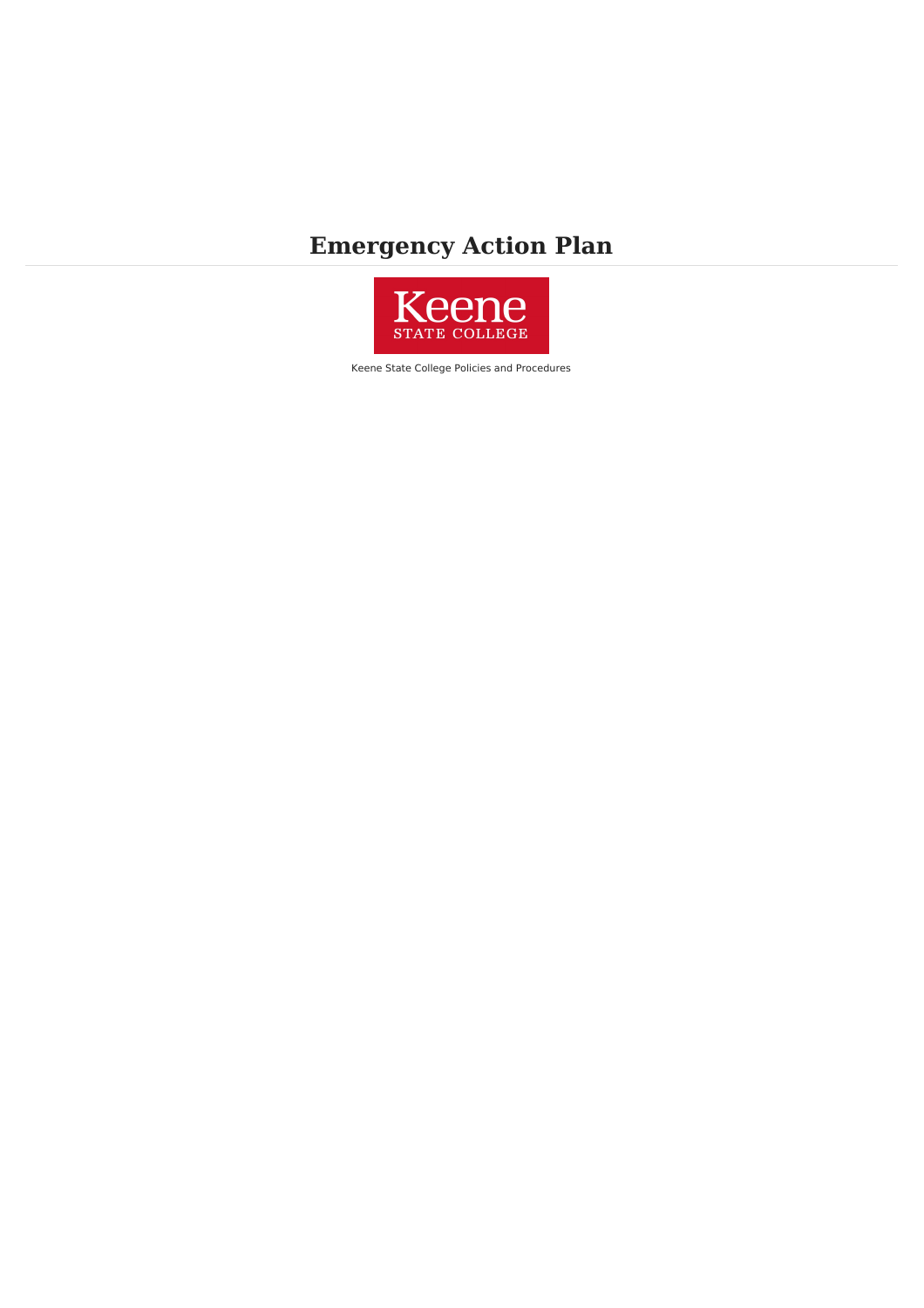# **Emergency Action Plan**

#### [Section](file:///var/www/vhosts/pw.keene.edu/public_html/ksc/assets/cache/PdfCache/16569700953233.html#aside) Menu

## **Purpose**

This plan has been put together to provide direction to employees in the case of a critical incident. A critical incident is defined as an event that disrupts the everyday life of the campus or poses a threat to the safety and well being of campus community members. Critical incidents may range from the tragedy of a student death to a situation threatening the public perception of the College to the threat or reality of a natural disaster. A critical incident is a situation that requires an immediate and coordinated action from the College.

It is each departments responsibility to develop a department specific Emergency Action Plan. At a minimum, the plan must involve annual training on how to evacuate in the event of an emergency, and where designated meeting locations are.

Additional rules that apply in an emergency are:

- In the event of a medical emergency (for example but not limited to loss of consciousness, chest pain, severe cut/laceration, uncontrolled bleeding, alcohol poisoning, broken bone, etc.), involving a student, visitor, Keene State employee or contractor, please contact 911 immediately. Health Services would be the appropriate referral for a student with a non critical need for medical care during the hours of 8 AM - 4:30 PM.
- In the event of a fire, large chemical spill, or any incident where immediate emergency medical attention is needed, please call 911 immediately! If you are not sure outside help or medical attention is needed, contact Campus Safety at 8 2228. In the event of a motor vehicle accident, small gas spill, or small chemical spill, contact Campus Safety at 8 2228.
- An employee who experiences an accident or is injured while at work should report information about the incident immediately to his or her supervisor. If non urgent medical attention is required, Keene State College worker's pensation medical providers are either the Emergency Room at Dartmouth Hitchcock Keene or the Dartmouth Keene Clinic Occupational Health department.
- During any emergency event, if it is unclear on who to contact, contact Campus Safety.

## **Crisis Team Members Roles and Responsibities**

#### **President**

The President is the overall director of the College's crisis response.

- 1. Declare a campus emergency, when situation requires a coordinated campus response
- 2. Convene the Crisis Team
- 3. Authorize the evacuation and/or closing of campus facilities
- 4. Direct emergency operations or designate emergency manager
- 5. Liaison to USNH and State of NH
- 6. Arrange necessary communication with Chancellor, Chair of Board, and Governor, as appropriate
- 7. Insure campus preparedness for campus emergencies

#### **Executive Assistant to the President**

The Executive Assistant is a member of the campus crisis team.

1. Responsible for supporting the President and the other members of the Crisis Team in crisis management and response.

#### **Vice President for Academic Affairs**

The VPAA is a member of the campus crisis team.

- 1. Responsible for managing all academic aspects of crisis, including suspension of academic policies, emergency modifications of the academic calendar, and rescheduling of academic classes.
- 2. Has primary responsibility for communication with faculty.

#### **Vice President for Finance and Planning**

The VPFP is a member of the campus crisis team· Responsible for managing all physical aspects of crisis.

- 1. Liaison to officials of the City of Keene, including the Mayor and City Manager.
- 2. Supervises crisis responsibilities of other F&P staff, including purchasing director (emergency supplies), director of campus technology services, physical plant.

#### **Vice President for Student Affairs**

The VPSA is a member of the campus crisis team.

- 1. Responsible for managing all aspects of crisis effecting student life, dining, residence, health services, counseling.
- 2. Has primary responsibility for communication with students and
- 3. Supervises crisis responsibilities of other SA staff, including residential life, Spaulding gymnasium, campus safety, health and counseling services

#### **Director of Campus Safety**

The Director of Campus Safety is a member of the campus crisis team.

- 1. Primary responsibility for safety of students, faculty and staff
- 2. Coordination/collaboration with external emergency agencies and law enforcement agencies, including the Keene Police, the NH State Police, and the FBI.
- 3. Supervise crisis responsibilities of other campus safety staff
- 4. Coordinate vehicle movement.
- 5. Coordinate campus evacuation.